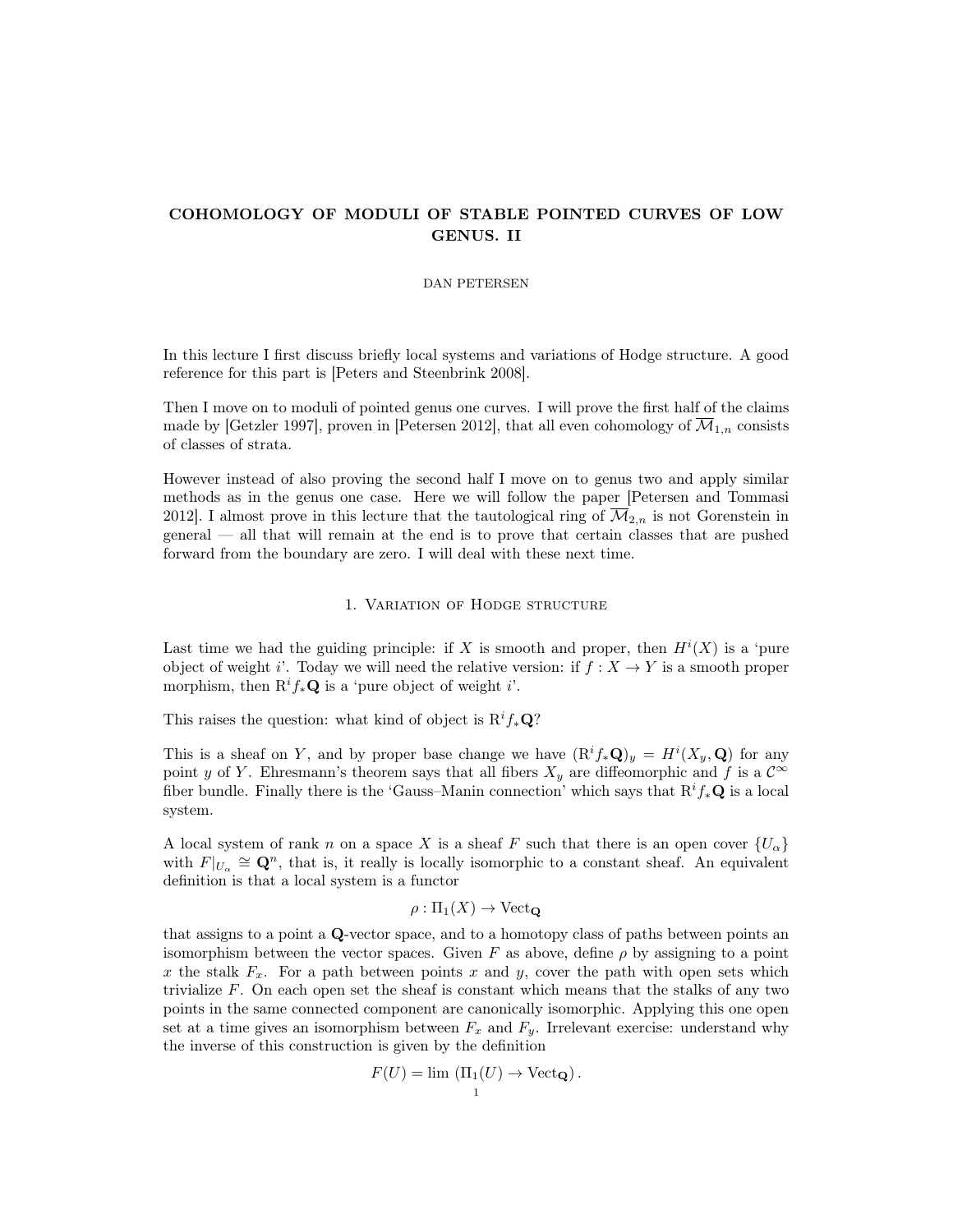Both definitions of local system arise naturally for us. The sheaf  $R^if_*\mathbf{Q}$  given by the derived pushforward of the constant sheaf is locally constant in the first sense. But it will also be useful to think about it as a representation of the fundamental group of  $Y$  (if we pick a basepoint  $y \in Y$  and assume Y connected). Then we have the monodromy action of  $\pi_1(Y, y)$ on the vector space  $H^{i}(X_{y}, \mathbf{Q})$ , which contains the same information as  $\mathbb{R}^{i} f_{*} \mathbf{Q}$ .

We can also talk about the cohomology of a local system. When we think of it as a locally constant sheaf this is ordinary sheaf cohomology. There is also a definition of the cohomology of local systems in terms of representations of the fundamental groupoid. In the special case when  $Y$  is connected and aspherical (its universal cover is simply connected) we are in fact considering group cohomology:

$$
H^k(Y, \mathbf{R}^i f_* \mathbf{Q}) \cong H^k(\pi_1(Y, y), H^i(X_y, \mathbf{Q})).
$$

But in fact the sheaves  $\mathbb{R}^i f_*\mathbb{Q}$  have more structure. They are the underlying local systems of a *(polarizable)* variation of Hodge structure *(PVHS)* of weight i. This means roughly that each stalk  $H^{i}(X_{y}, \mathbf{Q})$  is a pure Hodge structure of weight i and that the Hodge structure varies in a controlled manner, I will not give the correct definition.

**Theorem 1.1.** Let Y be a smooth variety and let  $\mathbb{V}$  be a PVHS of weight i on Y. Then  $H^k(Y, V)$  is canonically equipped with a mixed Hodge structure of weights  $\geq k + i$ . If Y is in addition proper then  $H^k(Y, V)$  is pure of weight  $k + i$ . If we have a smooth proper map  $f: X \to Y$  then the Leray spectral sequence

$$
E_2^{pq} = H^p(Y, \mathbf{R}^q f_* \mathbf{Q}) \implies H^{p+q}(X)
$$

is compatible with mixed Hodge structure.

This is not an easy theorem. The case when Y is a punctured curve is in [Zucker 1979], and the general case requires (as far as I know) the far more general theory of mixed Hodge modules due to  $[$ Saito 1990 $]$ . In fact the reason I included smoothness assumption on Y is so that I can think of a PVHS as a pure Hodge module and apply Saito's theory.

I should also mention the following classical result.

**Theorem 1.2.** [Deligne 1968] If  $f: X \to Y$  is a smooth and projective morphism then the Leray spectral sequence degenerates.

In particular the restriction map  $H^k(X) \to H^k(X_y)$  surjects onto the monodromy invariant subspace of  $H^k(X_y)$ , since it is one of the edge maps of the spectral sequence (seeing as  $H^{k}(X_{y}) = H^{0}(Y, \mathbf{R}^{k} f_{*} \mathbf{Q})).$ 

Projectivity can be weakened to properness in Deligne's result.

## 2. Local systems on the moduli of elliptic curves

Let  $\pi : \mathcal{E} \to \mathcal{M}_{1,1}$  be the universal elliptic curve. We define  $\mathbb{V} = \mathbb{R}^1 \pi_* \mathbf{Q}$  and  $\mathbb{V}_k = \text{Sym}^k \mathbb{V}$ . Each  $V_k$  is a PVHS of weight k on  $\mathcal{M}_{1,1}$ .

**Lemma 2.1.** If k is odd, then  $H^{\bullet}(\mathcal{M}_{1,1}, \mathbb{V}_k) = 0$ .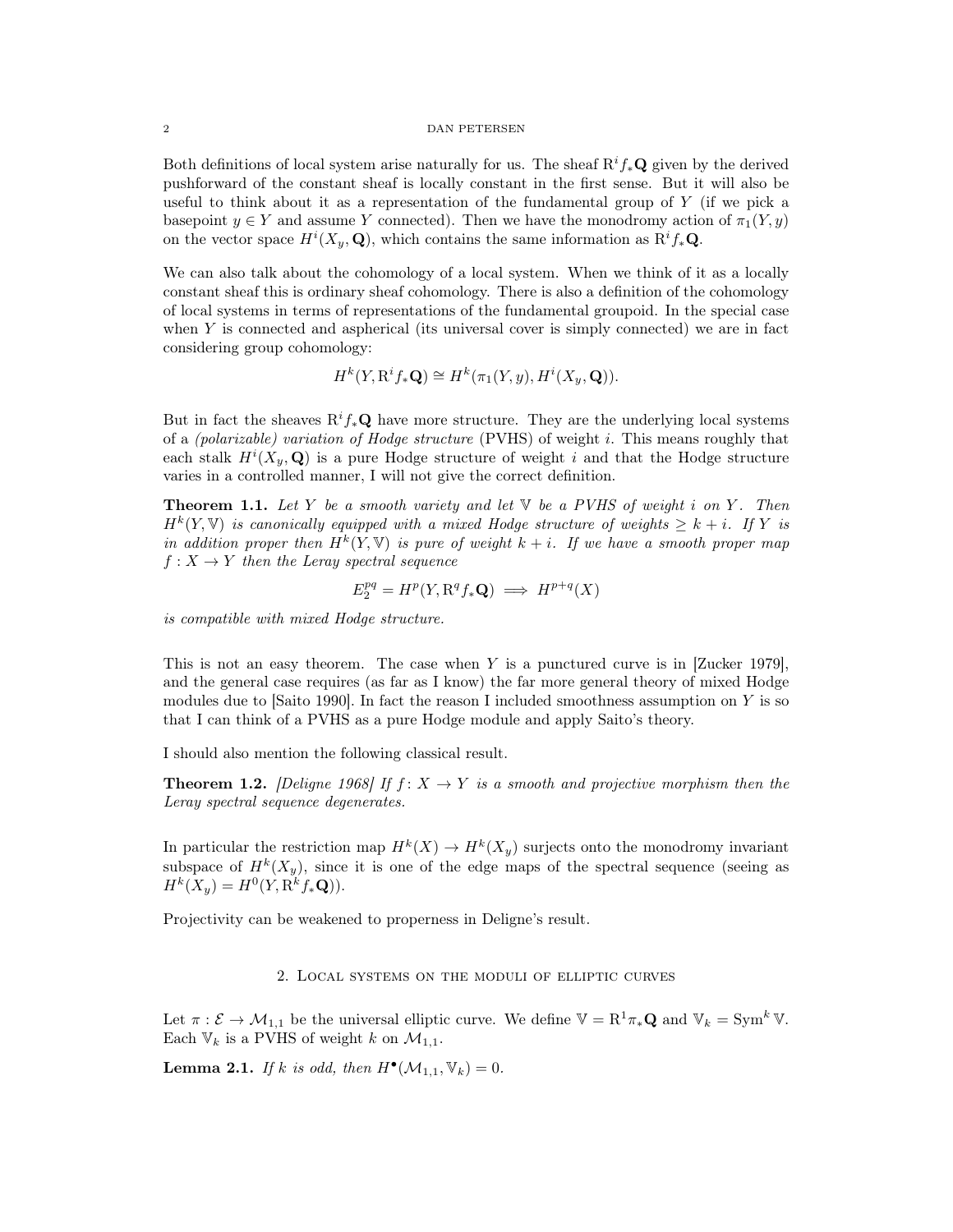*Proof.* Consider the projection to the coarse space  $\mu$ :  $\mathcal{M}_{1,1} \to M_{1,1}$  and compute cohomology using Leray spectral sequence. The fiber of  $\mu$  over a point  $|E|$  is a single point, but this point has automorphism group  $Aut(E)$ . So the cohomology of the fiber is group cohomology and

$$
(\mathcal{R}^q \mu_* \mathbb{V}_k)_{[E]} = H^q(B \operatorname{Aut}(E), \operatorname{Sym}^k H^1(E)) = \begin{cases} (\operatorname{Sym}^k H^1(E))^{\operatorname{Aut}(E)} & i = 0\\ 0 & i \neq 0. \end{cases}
$$

So we have no higher cohomology because the coefficients are Q-vector spaces, and in degree zero we take the invariants. But inversion in the group structure of  $E$  acts as multiplication by  $(-1)^k$  on Sym<sup>k</sup>  $H^1(E)$ , so there are no invariants if k is odd.

An equivalent and maybe more standard way of formulating the above proof is in terms of the Hochschild–Serre spectral sequence for

$$
1 \to \pm 1 \to SL(2, \mathbf{Z}) \to PSL(2, \mathbf{Z}) \to 1.
$$

Here  $SL(2, \mathbb{Z}) = \pi_1(\mathcal{M}_{1,1})$  (in the stack sense).

Rahul mildly objected to the above proof as being unnecessarily complicated ("you can just use Čech cohomology!").

Our reason for introducing the sheaves  $\mathbb{V}_k$  is that all irreducible representations of  $SL_2$  are symmetric powers of the standard 2-dimensional one. So all tensor powers of V can be expressed in terms of the  $V_k$ , e.g.

$$
\mathbb{V}^{\otimes 2} = \mathbb{V}_2 \oplus \mathbb{V}_0(-1)
$$
  

$$
\mathbb{V}^{\otimes 3} = \mathbb{V}_3 \oplus 2\mathbb{V}_1(-1)
$$
  

$$
\mathbb{V}^{\otimes 4} = \mathbb{V}_4 \oplus 3\mathbb{V}_2(-1) \oplus \mathbb{V}_0(-2)
$$

By  $\mathbb{V}_k(-n)$  I mean an n-fold Tate twist of the PVHS  $\mathbb{V}_k$ . This is the same underlying local system but the mixed Hodge structure on its cohomology has been shifted by a Tate twist.  $V_k(-n)$  is a PVHS of weight  $k + 2n$ .

#### 3. Pointed genus one curves

Now we consider  $f: \mathcal{M}_{1,n}^{\mathsf{rt}} \to \mathcal{M}_{1,1}$ . The superscript 'rt' means curves with *rational tails*. An *n*-pointed stable genus  $g$  curve has rational tails if it has a component of geometric genus  $g$ . This implies that all other components have genus zero and that the dual graph is a tree, so that we have attached 'tails' of rational curves to a smooth genus g curve.

Observe that f is a smooth projective morphism. Let  $F_n$  denote the fiber of f. Each  $R^i f_* \mathbf{Q}$  is a PVHS of weight i. Decomposing it into irreducible local systems is the same as decomposing  $H^{i}(F_n)$  as a representation of  $SL_2$ . In this way one writes  $R^{i}f_{*}\mathbf{Q}$  as a direct sum  $\bigoplus_{j} \mathbb{V}_{k_j}(-n_j)$ , with  $k_j + 2n_j = i$  for each j. (We are implicitly using that the category of PVHS of given weight is semisimple.)

In particular if i is odd/even, then  $\mathbb{R}^i f_*\mathbb{Q}$  contains only the local systems  $\mathbb{V}_k$  for k odd/even. So  $\mathbb{R}^i f_* \mathbb{Q}$  has no cohomology for odd i, by Lemma 2.1. Moreover, since  $\mathcal{M}_{1,1}$  is a noncompact curve, it can only have cohomology in degree 0 and 1 for any of the  $V_k$ . So the Leray spectral sequence for f has not so many nonzero entries, see Figure 1. It therefore collapses and we have proven: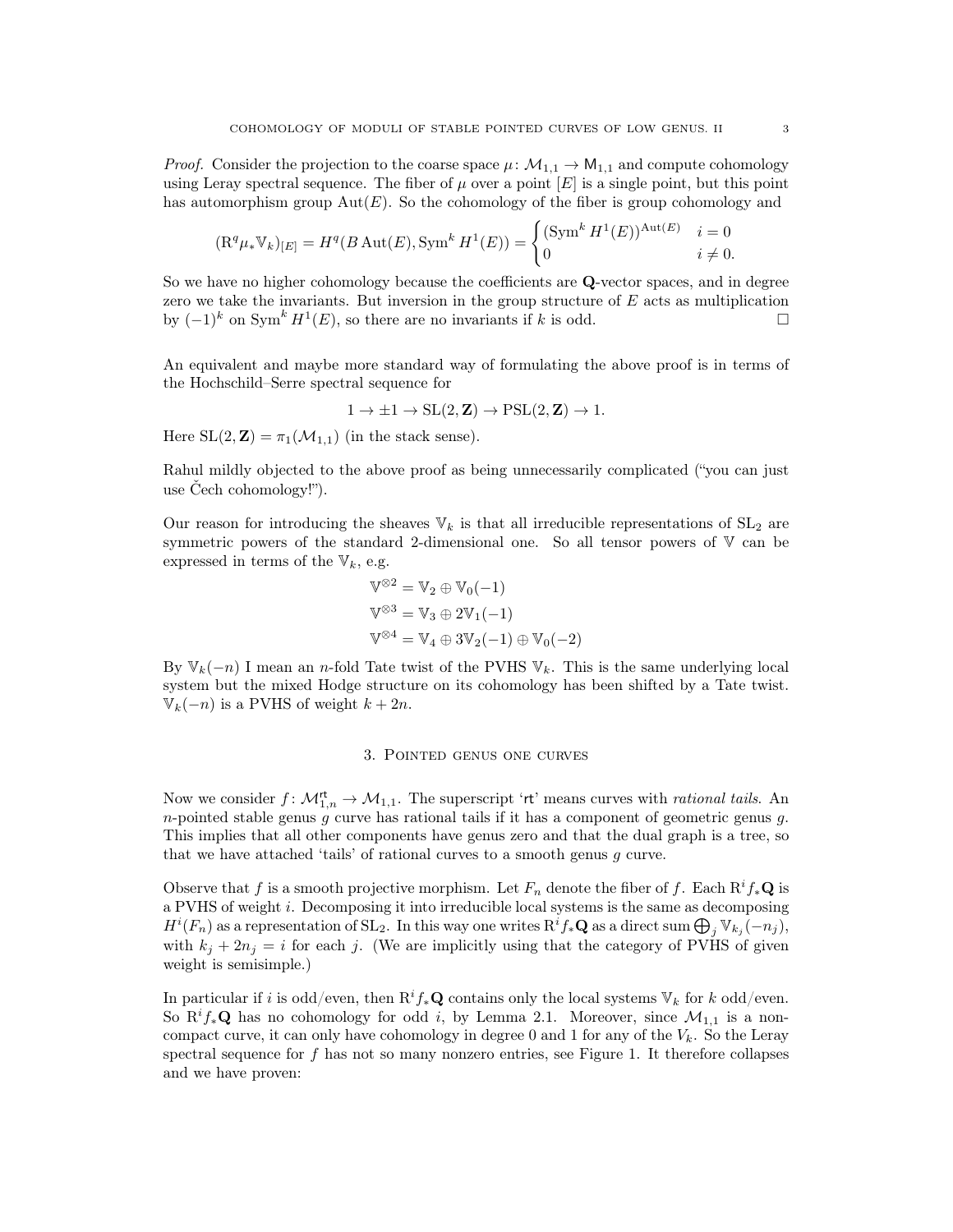

Figure 1. Leray spectral sequence for  $\mathcal{M}_{1,n}^{\mathsf{rt}} \to \mathcal{M}_{1,1}$ 

Proposition 3.1. For even k we have

$$
H^k(\mathcal{M}_{1,n}^{\mathsf{rt}}) = H^0(\mathcal{M}_{1,1}, \mathbf{R}^k f_* \mathbf{Q}) = H^k(F_n)^{\mathrm{SL}_2}
$$

and for odd k we have

$$
H^k(\mathcal{M}_{1,n}^{\mathsf{rt}}) = H^1(\mathcal{M}_{1,1}, \mathbf{R}^{k-1} f_* \mathbf{Q}).
$$

To understand the even cohomology of  $\mathcal{M}_{1,n}^{\mathsf{rt}}$  we should understand the cohomology of  $F_n$  as a representation of SL2.

Observe that f can be factored as  $\mathcal{M}_{1,n}^{\mathsf{rt}} \to \mathcal{E}^{n-1} \to \mathcal{M}_{1,1}$ , where  $\mathcal{E}^{n-1}$  denotes a fibered power of the universal curve. The first map contracts all rational components to get a pointed genus one curve where points may coincide. The second forgets all but one marking. In the same way we can think of  $F_n$  (the fiber over [E]) as a blow-up of  $E^{n-1}$ . To get the  $\mathbb{S}_n$ -action more canonically it is better to think of

$$
E^{n-1} = E^n / E,
$$

the quotient of  $E<sup>n</sup>$  by E acting diagonally by translation. Then we also have

$$
F_n = \mathsf{FM}(E,n)/E,
$$

where  $FM(E, n)$  is the Fulton–MacPherson compactification [Fulton and MacPherson 1994] of  $n$  points on  $E$ .

In this way we can solve the problem in two steps. First we find the  $SL_2$ -invariants in  $H^{\bullet}(E^{n-1}) = H^{\bullet}(E)^{\otimes n-1}$ . Observe that  $H^0$  and  $H^2$  is invariant on each factor, so we should determine the invariants in  $H^1(E)^{\otimes k}$ . This is very classical invariant theory: for  $k=2$  the invariant subspace is exactly  $\wedge^2 H^1(E)$ , and for  $k > 2$  even the invariant subspace is spanned by the subspace

$$
\left(\wedge^2 H^1(E)\right)^{\otimes k/2} \subset H^1(E)^{\otimes k}
$$

and its translates under the  $\mathcal{S}_k$ -action. Note that  $\wedge^2 H^1(E)$  is spanned by the class of the diagonal in  $H^2(E \times E)$  restricted to  $H^1(E)^{\otimes 2}$ .

What this tells us is that the subalgebra  $H^{\bullet}(E^{n-1})^{\text{SL}_2}$  is generated by the classes of diagonals and the generators of  $H^2$ , which can be taken to be loci of the form  $x_i = e, i = 1, ..., n-1$ , where e is the origin of the elliptic curve. If we consider more invariantly  $H^{\bullet}(E^n/E)^{\text{SL}_2}$  then the generators are just the diagonals.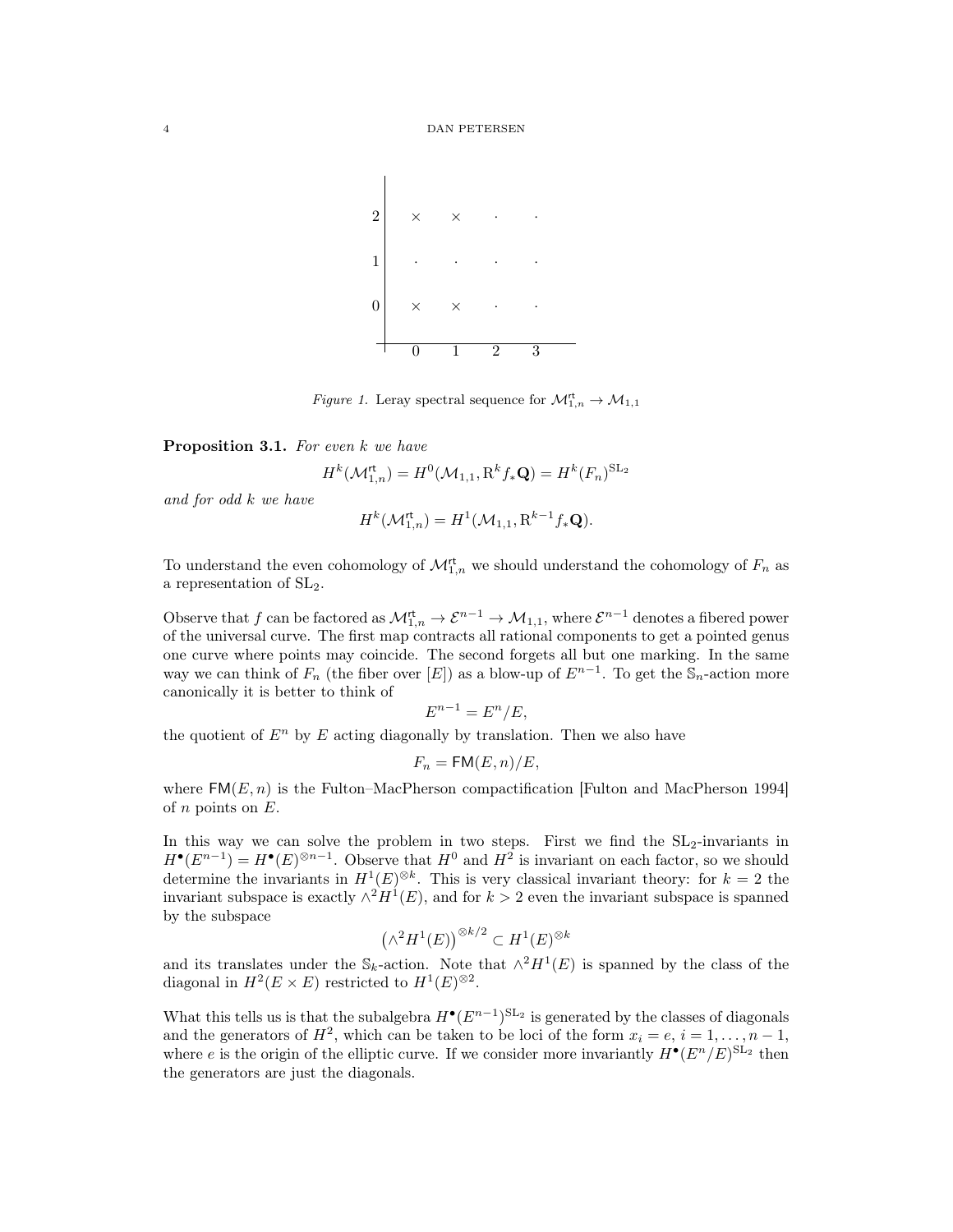Now  $H^{\bullet}(\mathsf{FM}(E,n))$  is generated as an algebra over  $H^{\bullet}(E^n)$  by the exceptional divisors. In other words the generators are fundamental classes of strata in the stratification by topological type of  $FM(E, n)$ . In our case we blow up only in loci whose cohomology classes are  $SL<sub>2</sub>$ invariant. Thus the  $SL_2$ -action on  $H^{\bullet}(\mathsf{FM}(E,n))$  is very simple: we extend the action on  $H^{\bullet}(E^n)$  by giving all generators the trivial action. Hence the SL<sub>2</sub>-invariants are generated as an algebra over the  $SL_2$ -invariants in  $H^{\bullet}(E^n)$ . The same holds for  $H^{\bullet}(F_n)$  as an algebra over  $H^{\bullet}(E^{n-1})$ . All in all we have proven the following.

**Proposition 3.2.** The invariant part  $H^{\bullet}(F_n)^{\mathrm{SL}_2}$  is spanned by classes of strata. **Corollary 3.3.** Let k be even. Then  $H^k(\mathcal{M}_{1,n}^{\mathsf{rt}})$  is spanned by classes of strata.

A stratum in  $\mathcal{M}_{1,n}^{\mathsf{rt}}$  restricts to a stratum of  $F_n$ . Conversely, if we take a codimension i stratum in  $F_n$  and allow the moduli of the elliptic curve to vary we get a codimension i stratum of  $\mathcal{M}_{1,n}^{\mathsf{rt}}$ . These constructions are mutually inverse.

Now by a Lemma proven in Lecture 1 we have the exact sequence

$$
H^{k-2}(\overline{\mathcal{M}}_{0,n+2})(-1) \to H^k(\overline{\mathcal{M}}_{1,n}) \to H^k(\mathcal{M}_{1,n}^{\mathsf{rt}}).
$$

All classes on both left and right hand side are strata. We obtain the following result:

**Proposition 3.4.** All even cohomology of  $\overline{\mathcal{M}}_{1,n}$  is spanned by strata classes.

This is the first half of Getzler's claims on the cohomology of  $\overline{\mathcal{M}}_{1,n}$  that were announced in [Getzler 1997]. The first published proof was given in [Petersen 2012]. The second half concerns relations between generators and is trickier to prove. Maybe we will prove it later in the course.

### 4. The Eichler–Shimura theory and the odd cohomology

We can also say something about the odd cohomology of  $\overline{\mathcal{M}}_{1,n}$ . To do this we consider again

$$
H^{k-2}(\overline{\mathcal{M}}_{0,n+2})(-1) \to H^k(\overline{\mathcal{M}}_{1,n}) \to H^k(\mathcal{M}_{1,n}^{\mathsf{rt}}).
$$

Since  $\overline{\mathcal{M}}_{0,n+2}$  has no cohomology and since we have a surjection on the right when we consider pure cohomology, we get that

$$
H^k(\overline{\mathcal{M}}_{1,n}) \overset{\sim}{\to} W_k H^k(\mathcal{M}_{1,n}^{\mathsf{rt}}) = W_k H^1(\mathcal{M}_{1,1}, \mathbf{R}^{k-1} f_* \mathbf{Q})
$$

for odd k.

The first cohomology of the local systems  $\mathbb{V}_k$  is determined by the Hodge-theoretic interpretation of the Eichler–Shimura isomorphism. It is not so easy to find a reference that explains this in a way suitable for algebraic geometers interested in cohomology of moduli spaces (but who are not interested in number theory). In any case the theorem (in the case of  $\mathcal{M}_{1,1}$ ) is that the weight filtration on  $H^1(\mathcal{M}_{1,1}, V_k)$  splits, so the cohomology is a sum of two pure Hodge structures. These are

$$
\mathfrak{gr}^W_{k+1}H^1(\mathcal{M}_{1,1},\mathbb{V}_k)=\mathsf{S}[k+2]
$$

where I denote by  $S[n]$  the Hodge structure attached to cusp forms of weight n for  $SL_2(\mathbf{Z})$ . For each such cusp eigenform there is a 2-dimensional subspace of  $\mathsf{S}[n]$  of type  $(n-1,0)$  and  $(0, n - 1).$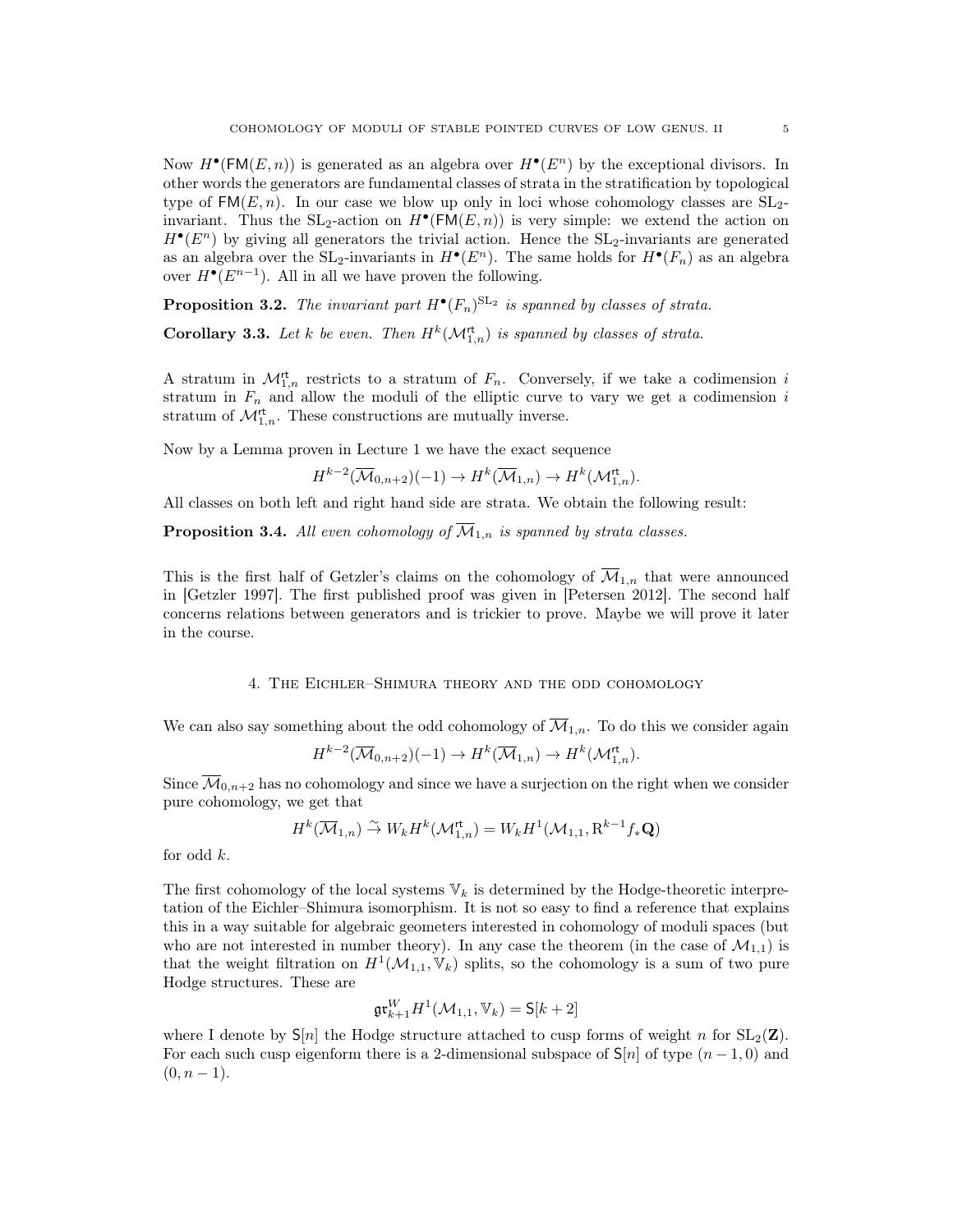We also have that  $\mathfrak{gr}^W_{2k+2}H^1(\mathcal{M}_{1,1}, \mathbb{V}_k)$  is similarly 'attached' to Eisenstein series of weight  $k + 2$  for SL<sub>2</sub>(Z). There is a 1-dimensional space of Eisenstein series of weight  $k + 2$  for any even  $k \geq 2$ , and this Hodge structure is just  $\mathbf{Q}(-k-1)$ .

Hence all odd cohomology of  $\overline{\mathcal{M}}_{1,n}$  is given in this way in terms of cusp forms. The first nonzero cusp form for  $SL_2(\mathbf{Z})$  is the discriminant form  $\Delta$  of weight 12, which appears in the cohomology of  $V_{10}$ . This local system appears in the decomposition of the cohomology of  $F_n$ for the first time when  $n = 11$ , so we get cohomology in  $\overline{\mathcal{M}}_{1,11}$  of type (11,0) and (0, 11). In particular the variety  $\overline{\mathcal{M}}_{1,11}$  is irrational. (Belorousski proved that it's rational for  $n \leq 10$ .)

Hence we have in a sense completely classified the cohomology of  $\overline{\mathcal{M}}_{1,n}$ . The even cohomology is strata and the odd cohomology is cusp forms.

# 5. Genus two

Let's try to apply the same methods to  $\mathcal{M}_{2,n}^{\mathsf{rt}}$  and to  $\overline{\mathcal{M}}_{2,n}$ . Before we found that all even cohomology was tautological. But it is known from [Graber and Pandharipande 2003] that there is a non-tautological algebraic cycle on  $\mathcal{M}_{2,20}$  giving a class in  $H^{22}(\mathcal{M}_{2,20})$ . Since it's the class of an algebraic cycle it extends to  $H^{22}(\overline{\mathcal{M}}_{2,20})$ . So it will not even be true that all even cohomology is tautological, or that all cohomology of  $(p, p)$ -type is tautological. Let's see how to understand this in terms of local systems.

Let's start off the same way as we did in genus one. We consider  $f: \mathcal{M}_{2,n}^{\mathsf{rt}} \to \mathcal{M}_2$ , a smooth projective morphism. Again  $\mathbb{R}^q f_*\mathbb{Q}$  is a PVHS pure of weight q, and Lemma 2.1 holds also in this case: the odd local systems have no cohomology. (Use the same proof but the hyperelliptic involution instead of the elliptic involution: each genus two curve is hyperelliptic.)

The fibers of f have the form  $FM(C, n)$  where C is a smooth genus two curve, and FM as before denotes the Fulton–MacPherson compactification. Thus we should decompose  $H^q(\mathsf{FM}(C,n))$ as an irreducible representation of  $\pi_1(\mathcal{M}_2)$ . But  $\pi_1(\mathcal{M}_2)$  acts through the homomorphism  $\pi_1(\mathcal{M}_2) \to Sp_4(\mathbf{Z})$ , where  $Sp_4(\mathbf{Z})$  acts on  $H^1(C)$  (which is four-dimensional, and has a symplectic pairing via the cup product.) So we only need to decompose  $H^q(\mathsf{FM}(C,n))$  as Sp<sup>4</sup> -representation.

The irreducible representations of  $Sp<sub>4</sub>$  are indexed by their highest weights, which are integers  $l \geq m \geq 0$ . We write the corresponding local system as  $\mathbb{V}_{l,m}$ .

One can think about this is in terms of the Torelli map  $\mathcal{M}_g \to \mathcal{A}_g$ . We have  $\pi_1(\mathcal{A}_g) = \text{Sp}_{2g}(\mathbf{Z}),$ and for any representation of  $Sp_{2q}$  given by a highest weight  $\lambda = l_1 \geq l_2 \geq \ldots \geq l_g \geq 0$  there is a local system  $\mathbb{V}_{\lambda}$  on  $\mathcal{A}_{q}$  (since a local system is just a representation of the fundamental group). It can naturally be considered a PVHS of weight  $|\lambda| = l_1 + ... + l_g$ , by identifying it inside of  $V^{\otimes |\lambda|}$  where V is the local system on  $\mathcal{A}_g$  whose fiber over [A] is  $H^1(A, \mathbf{Q})$ . Pulling back these local systems along the Torelli map gives also local systems  $\mathbb{V}_{\lambda}$  on  $\mathcal{M}_g$ , which coincide with the  $V_{l,m}$  above since a curve and its Jacobian have canonically isomorphic  $H^1$ 's.

Now we consider the Leray spectral sequence for f. We use that  $\mathcal{M}_2$  is affine: indeed, up to  $\mathbb{Z}/2$ -action it can be identified with the quotient  $\mathcal{M}_{0.6}/\mathbb{S}_6$ , since a genus two curve is hyperelliptic, hence in a unique way a double cover of  $\mathbf{P}^1$  branched over 6 unordered points.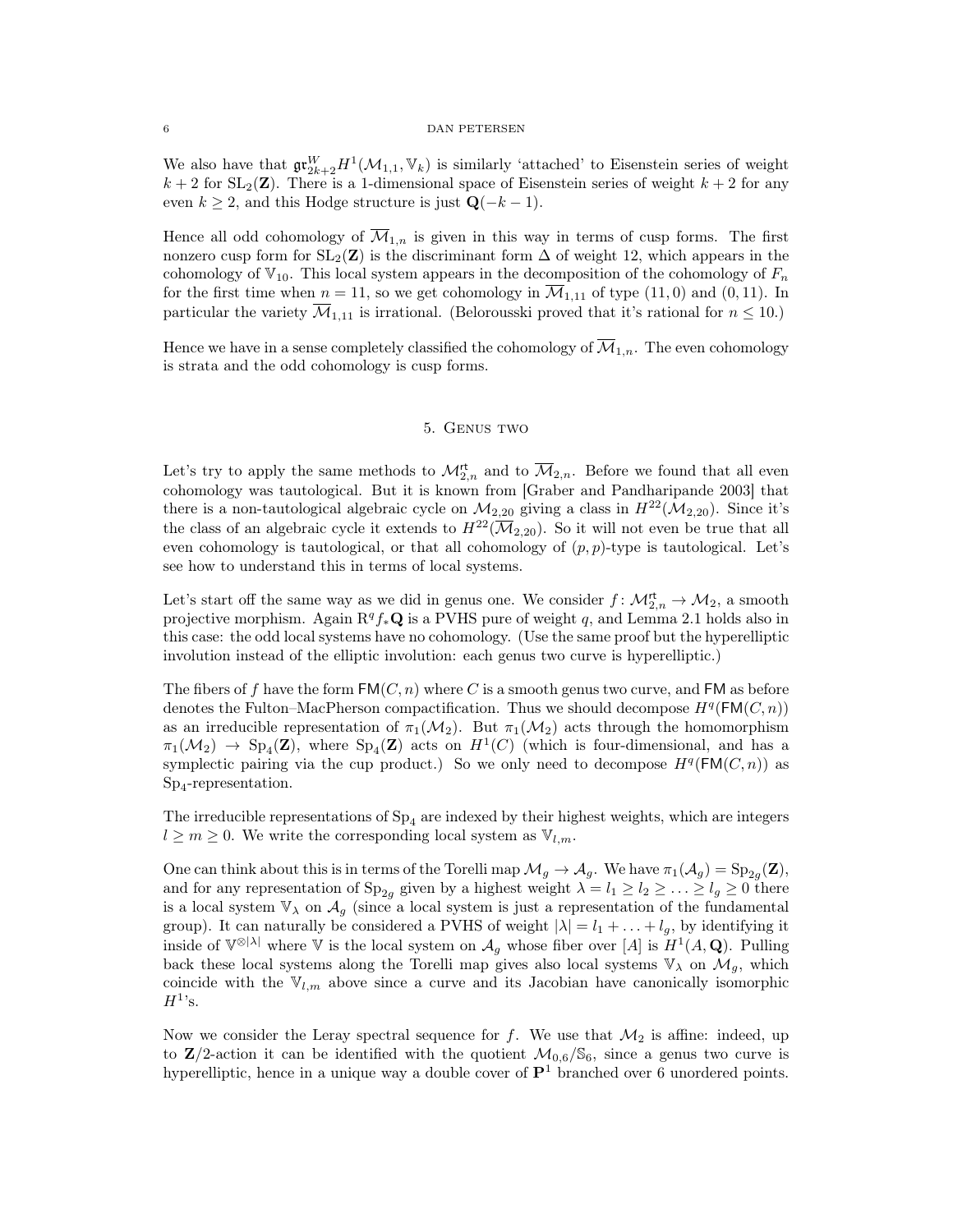But  $\mathcal{M}_{0,6}$  is obviously affine and then so is the quotient by a finite group. This implies that  $H^p(\mathcal{M}_2, \mathbb{R}^q f_* \mathbf{Q})$  vanishes for  $p > 3$ . So we have nonzero entries only in the four columns  $p = 0, 1, 2, 3$  and only in the rows where q is even. This means that we get short exact sequences

$$
0 \to H^2(\mathcal{M}_2, \mathbf{R}^{k-2} f_*\mathbf{Q}) \to H^k(\mathcal{M}_{2,n}^{\mathsf{rt}}) \to H^0(\mathcal{M}_2, \mathbf{R}^k f_*\mathbf{Q}) \to 0
$$

for k even and

$$
0 \to H^3(\mathcal{M}_2, \mathbf{R}^{k-3} f_*\mathbf{Q}) \to H^k(\mathcal{M}_{2,n}^{\mathsf{rt}}) \to H^1(\mathcal{M}_2, \mathbf{R}^{k-1} f_*\mathbf{Q}) \to 0
$$

for k odd.

Here I am using that the Leray spectral sequence degenerates, because  $f$  is smooth and projective! This was the real reason to work with  $\mathcal{M}_{2,n}^{\mathsf{rt}}$  rather than  $\mathcal{M}_{2,n}$ . (It's possible that the Leray spectral sequence for  $M_{2,n} \to M_2$  degenerates but I don't know an argument.) In genus one we could equally well have considered  $\mathcal{M}_{1,n} \to \mathcal{M}_{1,1}$  and the arguments would actually have been slightly easier.

So let's first find the  $Sp_4$ -invariants in  $H^{\bullet}(\mathsf{FM}(C,n))$ . The argument is extremely similar: we can first consider the Sp<sub>4</sub>-invariants in  $H^{\bullet}(C^n)$ . The same argument as before goes through. For the decomposition of  $H^1(C)^{\otimes k}$  into irreducible representations of S<sub>P<sub>4</sub></sub> see [Fulton and Harris 1991], the part about "Weyl's construction of the irreducible representations of the symplectic group". One finds that  $H^{\bullet}(C^n)^{\text{Sp}_4}$  is the subalgebra generated by diagonals and the loci where one of the  $x_i$  is equal to some fixed point. Then  $H^{\bullet}(\mathsf{FM}(C,n))^{\mathsf{Sp}_4}$  is generated by strata and the same loci. Now the class of a point in  $H^2(C)$  is obviously equal to the canonical class, up to a scalar, which says that the class we get in  $H^{\bullet}(\mathcal{M}_{2,n}^{\mathsf{rt}})$  in this way is a  $\psi$ -class.

We have found the following facts. The surjection

$$
H^k(\mathcal{M}_{2,n}^\mathsf{rt}) \to H^k(\mathsf{FM}(C,n))^{\mathsf{Sp}_4}
$$

for even k has a section, and the image of this section in  $H^k(\mathcal{M}_{2,n}^{rt})$  is exactly the tautological classes in  $H^k(\mathcal{M}_{2,n}^{\mathsf{rt}})$ . Indeed the tautological ring in genus two is spanned by strata and  $\psi$ -classes (there are no  $\kappa$ -classes). The non-tautological cohomology in  $H^k(\mathcal{M}_{2,n}^{\mathsf{rt}})$  can be identified with  $H^2(\mathcal{M}_2, \mathbf{R}^{k-2} f_* \mathbf{Q})$ .

# 6. COHOMOLOGY OF LOCAL SYSTEMS ON  $\mathcal{M}_2$  and  $\mathcal{A}_2$

After the previous section we know that the non-tautological even cohomology of  $\mathcal{M}_{2,n}^{\mathsf{rt}}$  comes from  $H^2(\mathcal{M}_2, \mathbb{R}^{k-2} f_* \mathbf{Q})$ . We want to understand when this space is zero and in particular when there are pure classes in this subspace, since these are the classes that will extend to  $\overline{\mathcal{M}}_{2,n}$ . We need a higher genus generalization of the Eichler–Shimura theory.

In genus two, the Torelli map  $\mathcal{M}_2 \to \mathcal{A}_2$  is an open immersion. The complement  $\mathcal{A}_2 \setminus \mathcal{M}_2$  is the locus of products of elliptic curves, and we have a surjection  $\mathcal{M}_{1,1} \times \mathcal{M}_{1,1} \to \mathcal{A}_2 \setminus \mathcal{M}_2$ .

Now we are going to apply the Lemma that was shown in the previous class, but with nontrivial coefficients. (It's still true, with the same proof.) We find that

$$
H^{0}(\mathcal{M}_{1,1} \times \mathcal{M}_{1,1}, \mathbb{V}_{l,m})(-1) \to H^{2}(\mathcal{A}_{2}, \mathbb{V}_{l,m}) \to W_{2+l+m}H^{2}(\mathcal{M}_{2}, \mathbb{V}_{l,m}) \to 0.
$$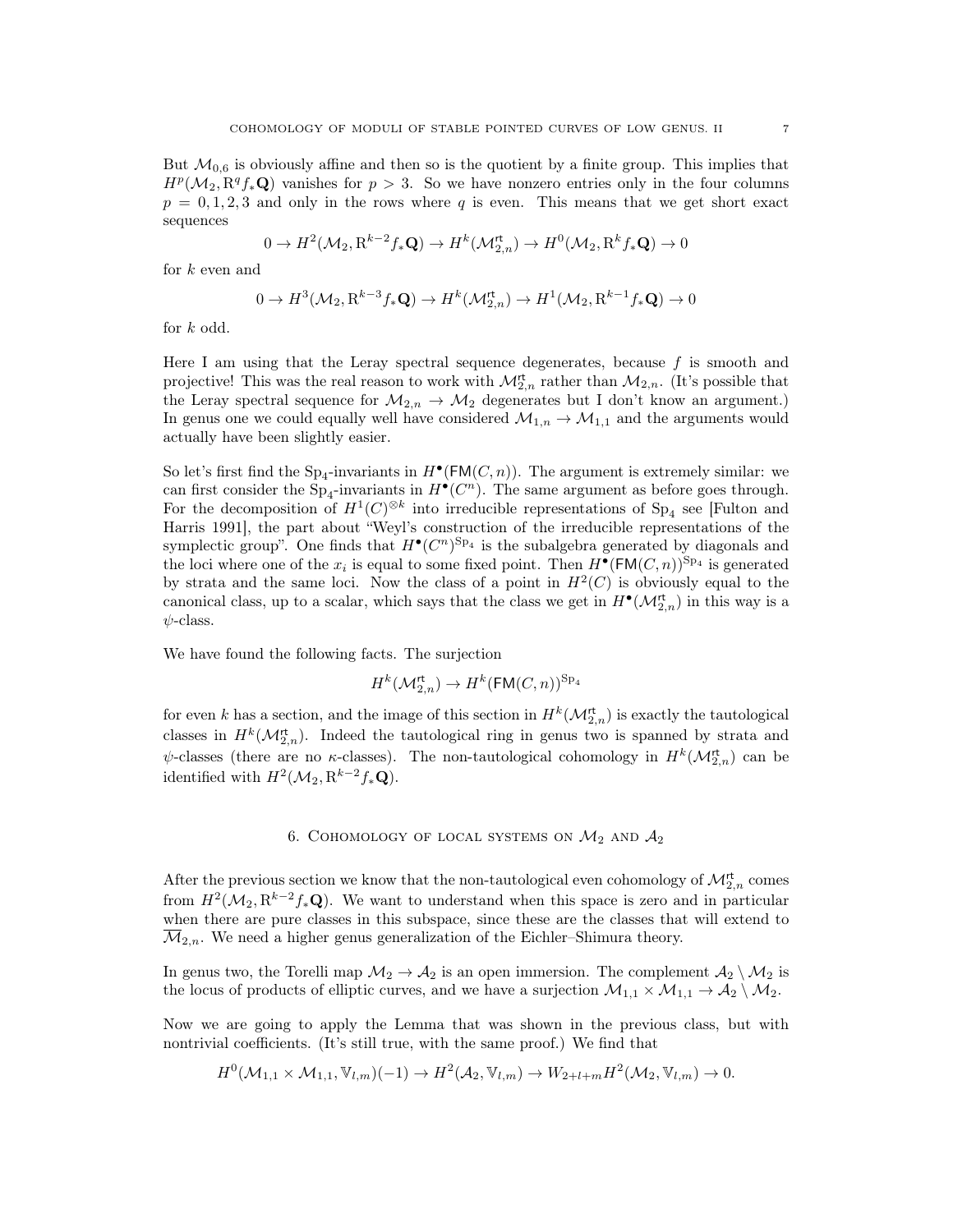The cohomology of the local systems  $V_{l,m}$  on  $\mathcal{A}_2$  and their weight filtration/Hodge structure is known in any degree by work of myself (in preparation, will be on arXiv soon). But even before this the subspace of the *Eisenstein cohomology* was known due to [Harder 2012]. Combining Harder's work with the conjectural formulas of [Faber and van der Geer 2004] gives an expression for the cohomology in any degrees. Faber and van der Geer's conjecture was known for regular weights  $(l > m > 0)$  due to [Weissauer 2009]. In [Petersen and Tommasi 2012] we used these partial results, but our arguments can be simplified after one knows the whole cohomology.

In any case we have the following. Let  $(l, m) \neq (0, 0)$ . (The trivial local system is uninteresting since  $H^2(\mathcal{M}_2)=0.$ ) Then

$$
H^{2}(\mathcal{A}_{2}, \mathbb{V}_{l,m}) = \begin{cases} \bigoplus_{f} \mathbf{Q}(-1 - 2k) & l = m = 2k\\ 0 & \text{else} \end{cases}
$$

where the sum is over the set of cusp eigenforms for  $SL_2(\mathbf{Z})$  of weight  $4k+4$ . So also here we have cohomology classes associated to modular forms, but note that we don't find the Hodge structures attached to cusp forms we saw before. All cohomology is of Tate type. This tells us that only the local systems  $\mathbb{V}_{2k,2k}$  could give rise to a non-tautological class in  $\mathcal{M}_{2,n}^{\mathsf{rt}}$ , and assuming the Hodge conjecture, that all non-tautological even cohomology classes should be classes of algebraic cycles.

The dimensions of  $H^2(\mathcal{A}_2, \mathbb{V}_{2k,2k})$  for  $k > 0$  are  $0, 1, 1, 1, 2, 2, 2, 3, 3, 3, \ldots$ 

Now we consider  $H^0(\mathcal{M}_{1,1} \times \mathcal{M}_{1,1}, \mathbb{V}_{l,m})(-1)$ . Note that  $H^0$  is nonzero only for the trivial local system, so we want to find the multiplicity of the trivial local system when we pull back  $\mathbb{V}_{l,m}$  to  $\mathcal{M}_{1,1} \times \mathcal{M}_{1,1}$ . This is the same as computing how irreducible representations of  $Sp_4$ decompose into irreducibles when restricted to the subgroup  $SL_2 \times SL_2$ . This can also be found in [Fulton and Harris 1991] somewhere: the answer is that the trivial representation occurs with multiplicity 1 if  $l = m$  and 0 otherwise.

So when we consider the local system  $\mathbb{V}_{10,10}$ , then the first term in the sequence

$$
H^{0}(\mathcal{M}_{1,1} \times \mathcal{M}_{1,1}, \mathbb{V}_{10,10})(-1) \to H^{2}(\mathcal{A}_{2}, \mathbb{V}_{10,10}) \to W_{22}H^{2}(\mathcal{M}_{2}, \mathbb{V}_{10,10}) \to 0
$$

is 1-dimensional and the middle is 2-dimensional. Hence we must find a nonzero class in  $W_{22}H^2(\mathcal{M}_2, V_{10,10}).$ 

To summarize: pure classes in  $H^2(\mathcal{M}_2, \mathbb{V}_{l,m})$  can come only from the local systems  $\mathbb{V}_{2k,2k}$ . Such classes exist for any  $k \geq 5$  and possible a few lower values of k (but most likely  $k = 5$ ) is the first case).

## 7. PUTTING IT ALL TOGETHER.

In the end of the last section we found a nonzero class in  $W_{22}H^2(\mathcal{M}_2, V_{10,10})$ , giving rise to a class in  $W_{22}H^{22}(\mathcal{M}_{2,20}^{rt})$  (of Tate type). Note that the nontautological class found by [Graber and Pandharipande 2003] also was in  $H^{22}$  and of pure Tate type. They also transform according to the same §20-representation.

To simplify exposition, let's assume that  $\mathbb{V}_{10,10}$  is the first local system for which  $W_{2+l+m}H^2(\mathcal{M}_2, \mathbb{V}_{l,m})\neq$ 0.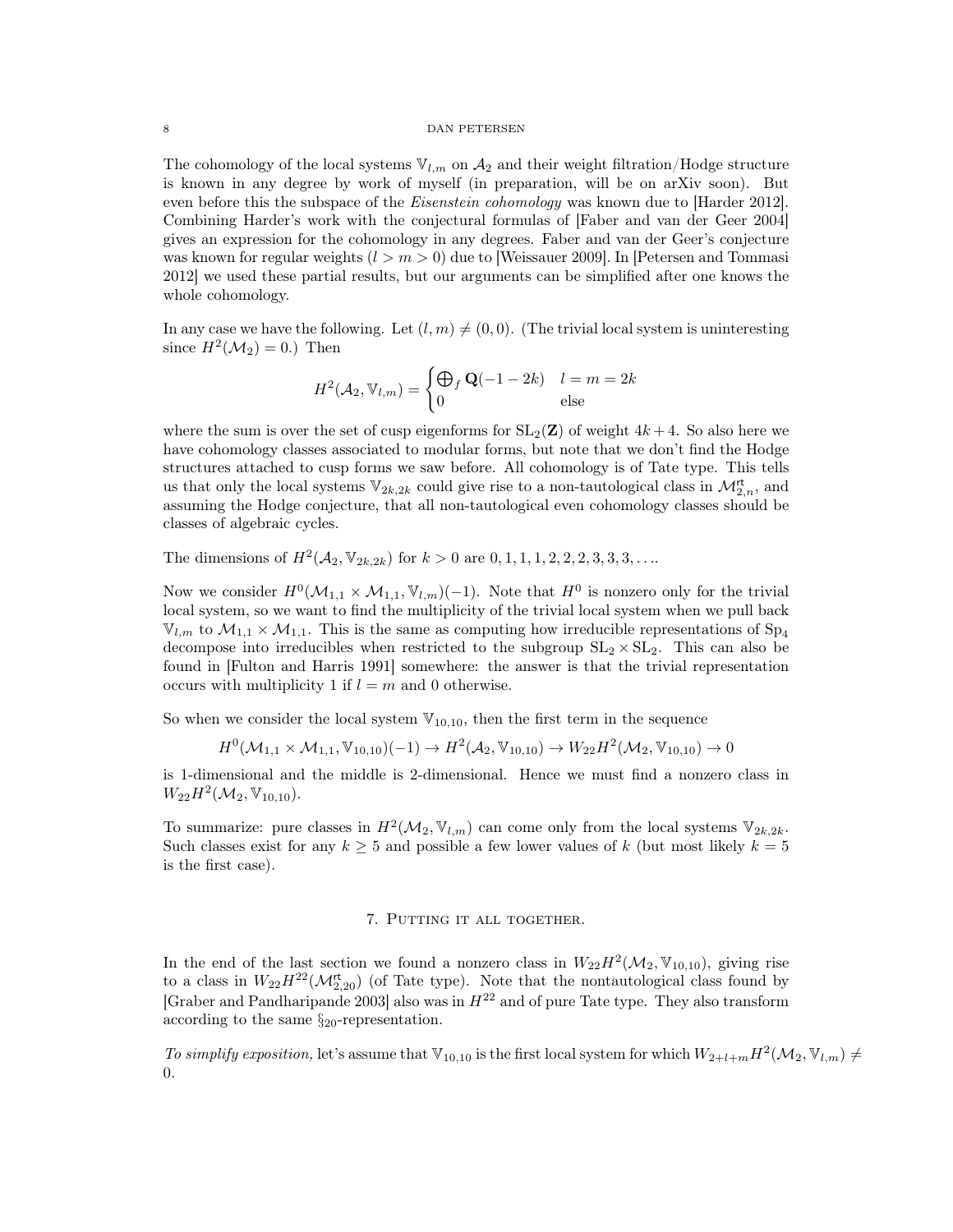Now if we write  $\overline{\mathcal{M}}_{2,20} \setminus \mathcal{M}_{2,20}^{\mathsf{rt}}$  as a union of boundary divisors  $D_i$ , then we have

$$
\bigoplus_i H^{k-2}(D_i)(-1) \to H^k(\overline{\mathcal{M}}_{2,20}) \to W_k H^k(\mathcal{M}_{2,20}^\mathsf{rt}) \to 0.
$$

Let's say also k is even. The even pure cohomology of  $\mathcal{M}_{2,20}^{\mathsf{rt}}$  is all tautological, except the funny class in  $H^{22}$  coming from  $\mathbb{V}_{10,10}$  (since by our simplifying assumption this is the first local system with nonzero pure cohomology).

Each boundary divisor  $D_i$  is a product  $\overline{\mathcal{M}}_{1,k+1} \times \overline{\mathcal{M}}_{1,20-k+1}$ , and we already know that the even cohomology in genus one is tautological and the odd comes from cusp forms, and that the odd cohomology appears for the first time on  $\overline{\mathcal{M}}_{1,11}$ . This shows that all  $D_i$  have tautological even cohomology except those of the form  $\overline{\mathcal{M}}_{1,11} \times \overline{\mathcal{M}}_{1,11}$ , in which case  $H^{11}(\overline{\mathcal{M}}_{1,11})$  $H^{11}(\overline{\mathcal{M}}_{1,11})$  is nonzero and nontautological.

Hence there is possibility for non-tautological even cohomology on  $\overline{\mathcal{M}}_{2,20}$  in two different degrees: there is the class in  $H^{22}$  coming from  $V_{10,10}$ , and there is the pushforward of  $H^{11}(\overline{\mathcal{M}}_{1,11})\otimes H^{11}(\overline{\mathcal{M}}_{1,11})$  landing in  $H^{24}$ . Next time we will prove that the pushforward is actually zero for the specific case of 20 marked points, which means that the only nontautological even cohomology on  $\overline{\mathcal{M}}_{2,20}$  lies in  $H^{22}$ .

In particular this shows that the tautological ring of  $\overline{\mathcal{M}}_{2,20}$  is not Gorenstein, i.e. it does not satisfy Poincaré duality. Indeed the even Betti numbers of  $H^{\bullet}(\overline{\mathcal{M}}_{2,20})$  are symmetric about the middle degree by Poincaré duality. If there is non-tautological even cohomology below the middle degree and not above it, then the tautological part of the cohomology can not have this symmetry, so the image of the tautological ring in cohomology is not Gorenstein. But then the same is true for the tautological ring in Chow. This is spelled out in [Petersen and Tommasi 2012].

If our simplifying assumption was false — let's say that  $\mathbb{V}_{6,6}$  is the first local system for which  $W_{2+l+m} \overline{H}^2(M_2, \mathbb{V}_{l,m}) \neq 0$  — our argument would just be the same, but simpler. We could instead argue that the tautological ring of  $M_{2,12}$  is not Gorenstein, and we would not even have to worry about products of cusp form classes from the boundary.

In genus one we had a kind of classification of the even and odd cohomology. The same is true in  $g = 2$ . We can say that there are three kinds of even cohomology on  $\overline{\mathcal{M}}_{2,n}$ :

- Tautological classes
- Classes from the local system  $\mathbb{V}_{2k,2k}$  (non-tautological cohomology from the interior)
- Products of cusp form classes from the genus one boundary.

The second one appears when  $n = 20$  and possibly earlier. The third one appears only for  $n \geq 21$ .

The odd cohomology can also be classified this way, let me just state the result without proof. It is

- Classes of Siegel modular forms
- Endoscopic lifts
- Cusp form classes from the genus one boundary.